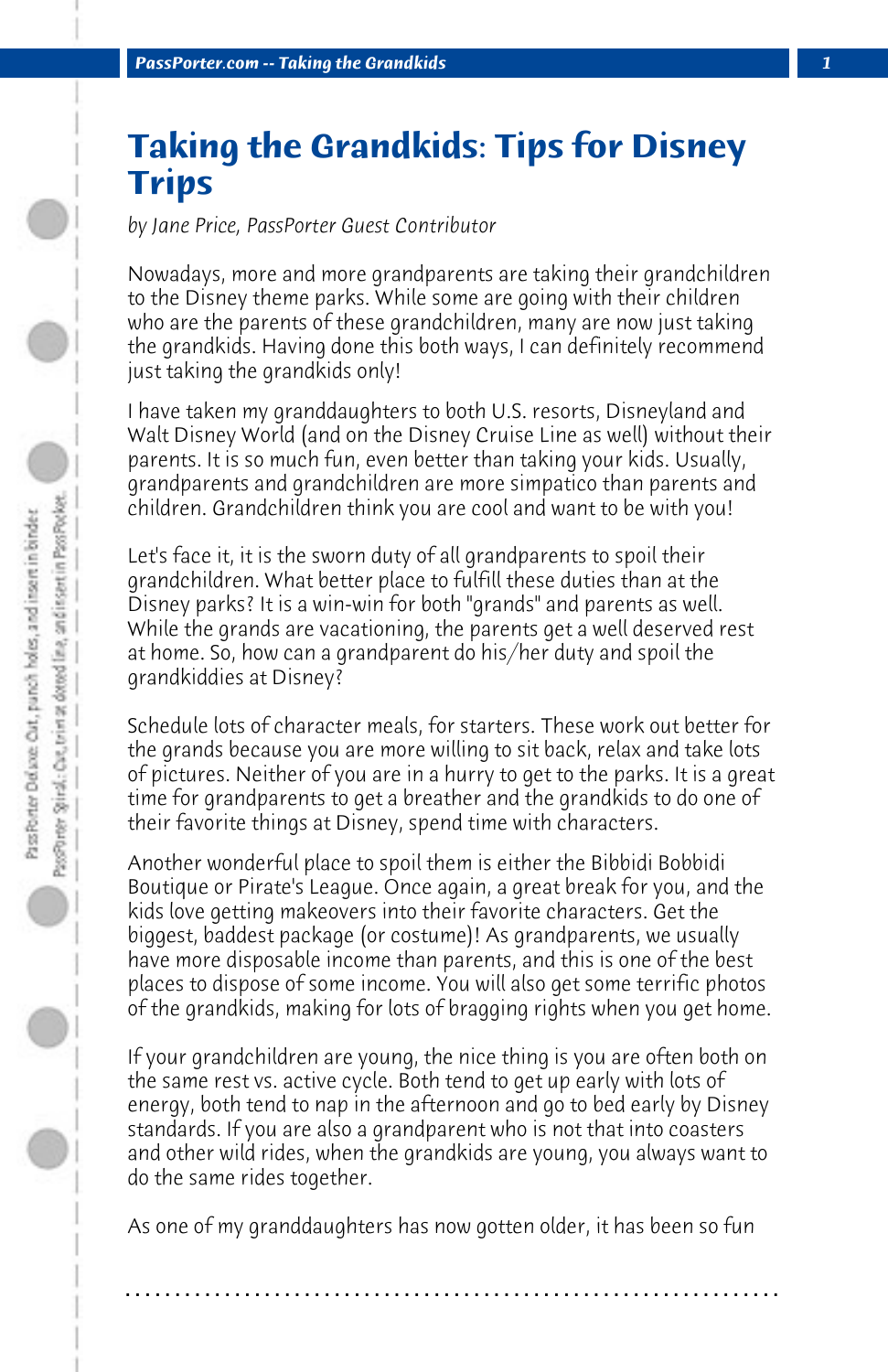*PassPorter.com -- Taking the Grandkids (continued) 2*

to take her on a "new" ride she has grown into. When we rode Indiana Jones Adventure in Disneyland last summer, I was as excited as she was about her first time. It felt like my first time, too. Now, "Indy" is one of her favorites, as it is mine. I look forward to two more "first time(s)" with the two younger granddaughters as they grow into it.

One of the other favorite things for the "grands" to do is hang out by the pool. As I have gotten older, just relaxing by the pool has climbed higher on my "must do" list while at Disney parks. I try to book a hotel with a great pool, like The Beach Club. As before, it's a good breather for the grandparents and a fun, favorite activity for the grandkids.

If there is an evening you want some adult time, there are child care options at most of the Deluxe hotels, and-in room babysitting by outside agencies, licensed and bonded is available at any hotel. We used one of the in room sitters and had a good experience. Our granddaughter got to go to the playground at our hotel and play fun games with the sitter while we dined at Citrico's. Just be aware some more income will be disposed of to do this.

When the grandchildren are young, be sure to call their parents nearly every day, so all parties can be assured all is well. The grandkids also love to tell their parents about their exciting days.

At present, we have four trips planned to take our granddaughters to either Walt Disney World or Disneyland within one year. Taking the grand kids on vacation? I live for it!

*About The Author: Jane lives in southeast Arizona with her husband, three granddaughters, and the family parrots. She is an Annual Passholder for Disneyland as well as a Disney Vacation Club member.*

*Article last updated: 04/08/2010*

*View the latest version online at: http://www.passporter.com/articles/grandkids-disney-trips.html*

*Copyright by Jane Price. All rights reserved under International and Pan-American Copyright Conventions. No part of this publication may be stored in a retrieval system or transmitted in any form by any means electronic, mechanical, photocopying, recording, scanning, or otherwise, except as permitted under sections 107 or 108 of the 1976 United States Copyright Act. Resale of this guide is strictly prohibited without the copyright holder's permission. If you purchased this publication from someone other than PassPorter Travel Press, please call 877-929-3273.*

**. . . . . . . . . . . . . . . . . . . . . . . . . . . . . . . . . . . . . . . . . . . . . . . . . . . . . . . . . . . . . . . . . .**